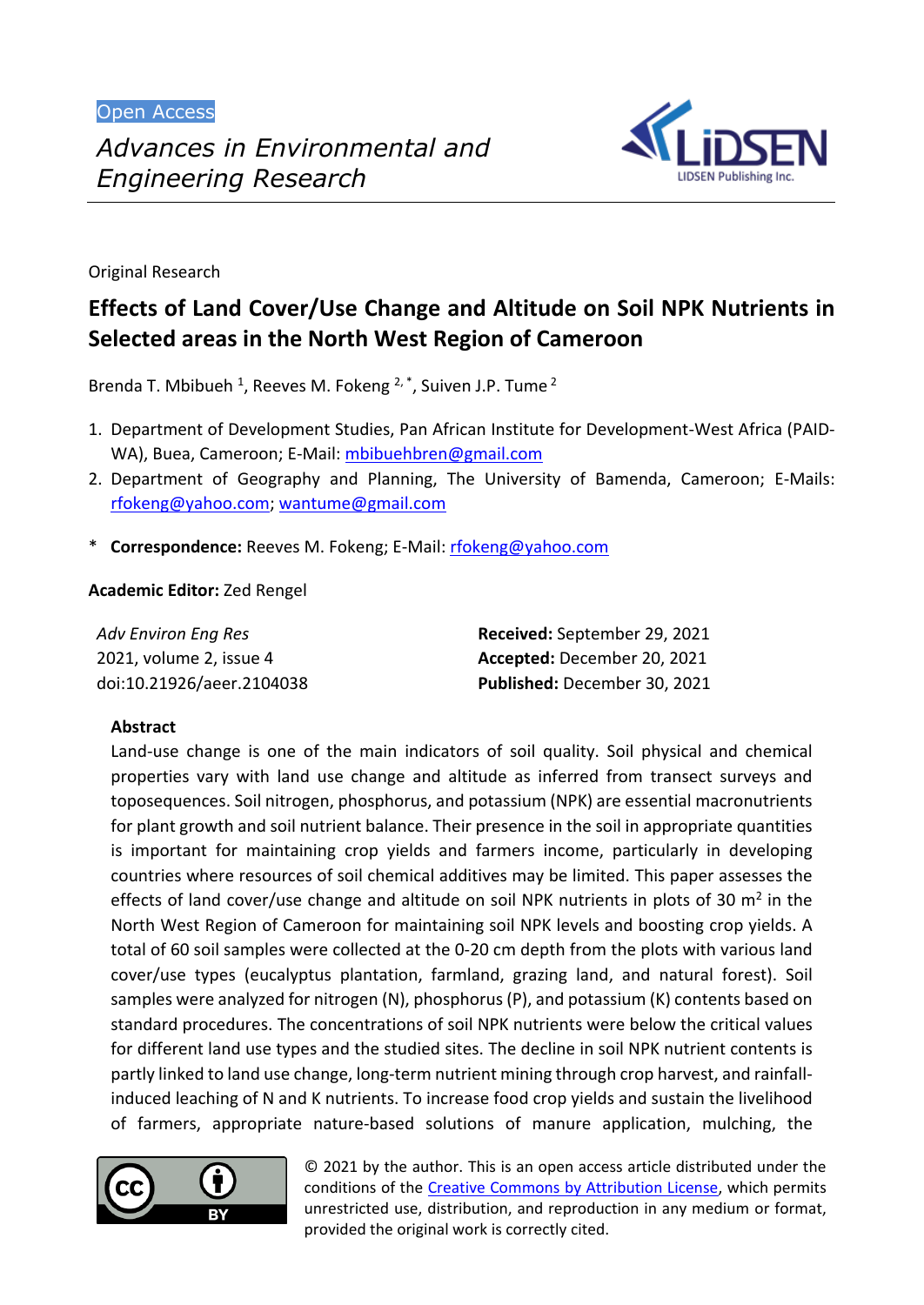intercropping of legumes, and sustainable use of appropriate chemical NPK fertilizers will help restore the soils and increase crop yields.

#### **Keywords**

Crop yield gaps; food security; land use change; NPK; soil fertility decline; topographic variations

### **1. Introduction**

Globally, the land becomes an integral part of human survival and development [1], as soils have played pivotal roles in the Earth's ecosystem for decades [2]. Population growth and demand pressures alongside human activities have progressively threatened this renewable resource [3], upon which humans rely to meet their spiritual, social, material, environmental, and cultural needs [1]. Land use and soil management practices, climatic conditions, the degree of soil development, cultivation intensity, and the parent materials from which the soil is formed, among others, have caused environmental degradation, inhibiting sustainable agricultural production to the extent that urgent remedial actions are required to minimize the decline in soil quality and subsequently in the fertility which is a major development challenge [4]. Characterizing spatial variability of soil nutrients in relation to site properties, including climate, land use, landscape position, etc., is important for understanding how ecosystems work and also assessing the effects of future land use changes on soil nutrients [5]. Agricultural land use and management practices may affect soil properties, which play critical rolesin sustaining crop production [6]. Altitude is a determining factor of ecosystem services and processes in mountains [7]. Knowledge of soil resources and their agricultural potentials as important factors for sustainable agricultural land use planning and management are required [8, 9].

Soil fertility in Africa is under pressure, as an increasing number of farmers attempt to make a living based on what the land can offer to grow plants [10]. Soil fertility challenges in Sub-Saharan Africa can be very serious, as large areas in Africa are characterized by strongly acid soils with aluminum toxicity [2] which are limiting to crop growth. Deteriorating soil fertility, associated with nutrient depletion and unsustainable cropping practices, has been widely reported across Tropical Africa. Improving food security in Africa would require a good understanding of the yields of farming systems as well as reducing yield gaps [11]. In Cameroon, soil fertility status is the backbone on which all input-based high agricultural production systems can be built [12]. Soil quality highly estimates crop yields since plants, like other living organisms, require nutrients for their growth, development, and reproduction [13]. However, soil fertility has declined as a result of poor and unimproved farming practices, such as excessive use of agrochemicals, intensive shifting cultivation, slash-and-burn cultivation practices, induced leaching, and soil erosion. Therefore, crops grown with an inadequate supply of nutrients cause soil fertility deterioration and the emergence of multinutrient deficiencies under intensive farming systems in this area [14]. Continuous cropping under such systems has led to nutrient mining, further soil fertility decline, and keeping farmers in a poverty trap via crop yield decline.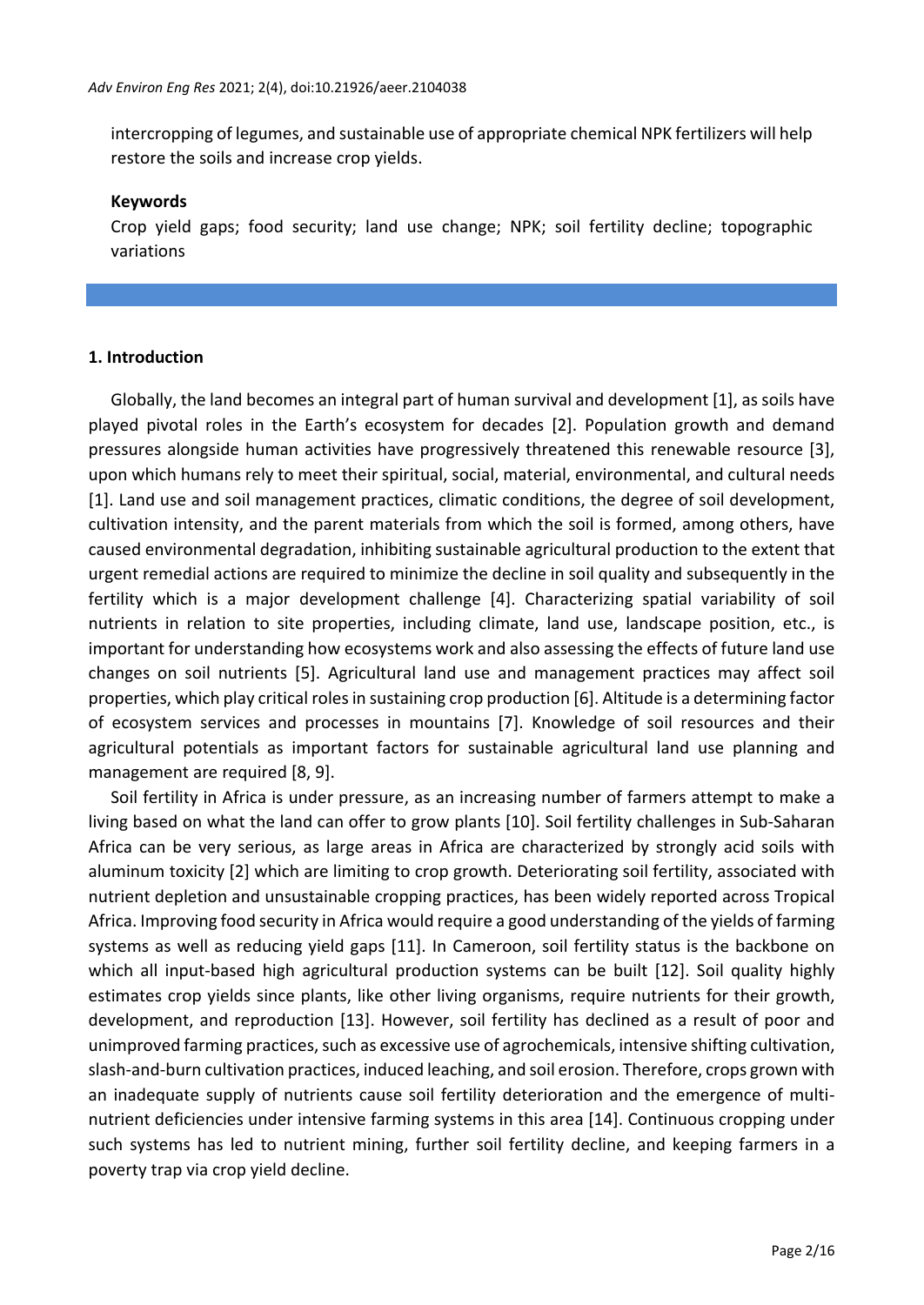In the North West Region of Cameroon, increased intensive cropping without sufficient organic and mineral inputs is commonplace. This deteriorates the functional or productive capacity of the soil as a result of negative changes in its physical, chemical, biological, and hydrological properties. Thus, it is necessary to adopt soil fertility management practices to remove constraints associated with soil fertility through intensification of campaigns for green manures, organic manures, and composts, and judicious use of chemical fertilizers [14]. Nevertheless, soil fertility management practices in this region cannot be promoted without an appropriate and rapid assessment of soil nutrient status so that decision-makers and farmers can be careful about the soil fertility problems and thus accordingly make rational decisions to improve crop yields and better manage soil nutrients. According to [15], soils are exposed to six types of land uses in the North West Region of Cameroon, and the constant loss and conversion of forest to farmland critically influence human vulnerability, landscape design, biodiversity, and atmospheric environment, as well as the sustainability of resources. [16] reported that altitudinal gradients directly affected soil characteristics which in turn had an impact on the soil-water-plant relationships. Therefore, it is vital to assess the spatial variability of soil properties to arrive at the best management decisions, such as the selection of appropriate fertilizer doses, as well as the methods and frequency of its application [17]. Few studies [15, 18] have evaluated the variability of soil essential nutrients with land use change and altitude in the Western Highlands of Cameroon. The knowledge about the nutrient requirements of crops and soil nutrient status is vital for improving yields. This study looked into the effects of land cover/use change and altitude on soil NPK nutrients in selected sites of the North West Region of Cameroon. Soil NPK are essential macronutrients required for plant growth, and therefore a clear understanding of their appropriate quantities present is important for increasing yields in both subsistence and commercial farming systems alongside the farmers income. NPK are the three most indispensable and usually deficient elements for crop production in the tropics [19]. These soil properties vary widely with soil types, which in turn control water and nutrient uptake by plants [16]. We thus assessed the variability of soil NPK macronutrients across four land use types, namely eucalyptus plantation, farmland, grazing land, and forest in selected sites in the North West Region of Cameroon.

### *1.1 Study Area*

The North West Region of Cameroon is surrounded by the Republic of Nigeria in the north and west, by the West and South West Regions in the south, and by the Adamawa Region in the east, covering a surface area of about 17,400 km<sup>2</sup> and extending between latitudes 5.45°N-9.9°N and longitudes 9.13°E-11.13°E [20]. The study areas are located in three altitudinal zones (Table 1, Figure 1).

| <b>Study sites</b> | Latitude          | Longitude          | Altitude m (asl) | <b>Elevation class</b> |
|--------------------|-------------------|--------------------|------------------|------------------------|
| Baba II (Santa)    | 05°51' N          | $010^{\circ}12'$ E | >1450            | High                   |
| <b>Bafut</b>       | $05^{\circ}58'$ N | $010^{\circ}09'$ E | 850-1450         | Mid                    |
| <b>Babungo</b>     | $06^{\circ}03'$ N | $010^{\circ}28'$ E | <850             | Low                    |

**Table 1** Location and topographic factors of the study sites in the North West Region of Cameroon.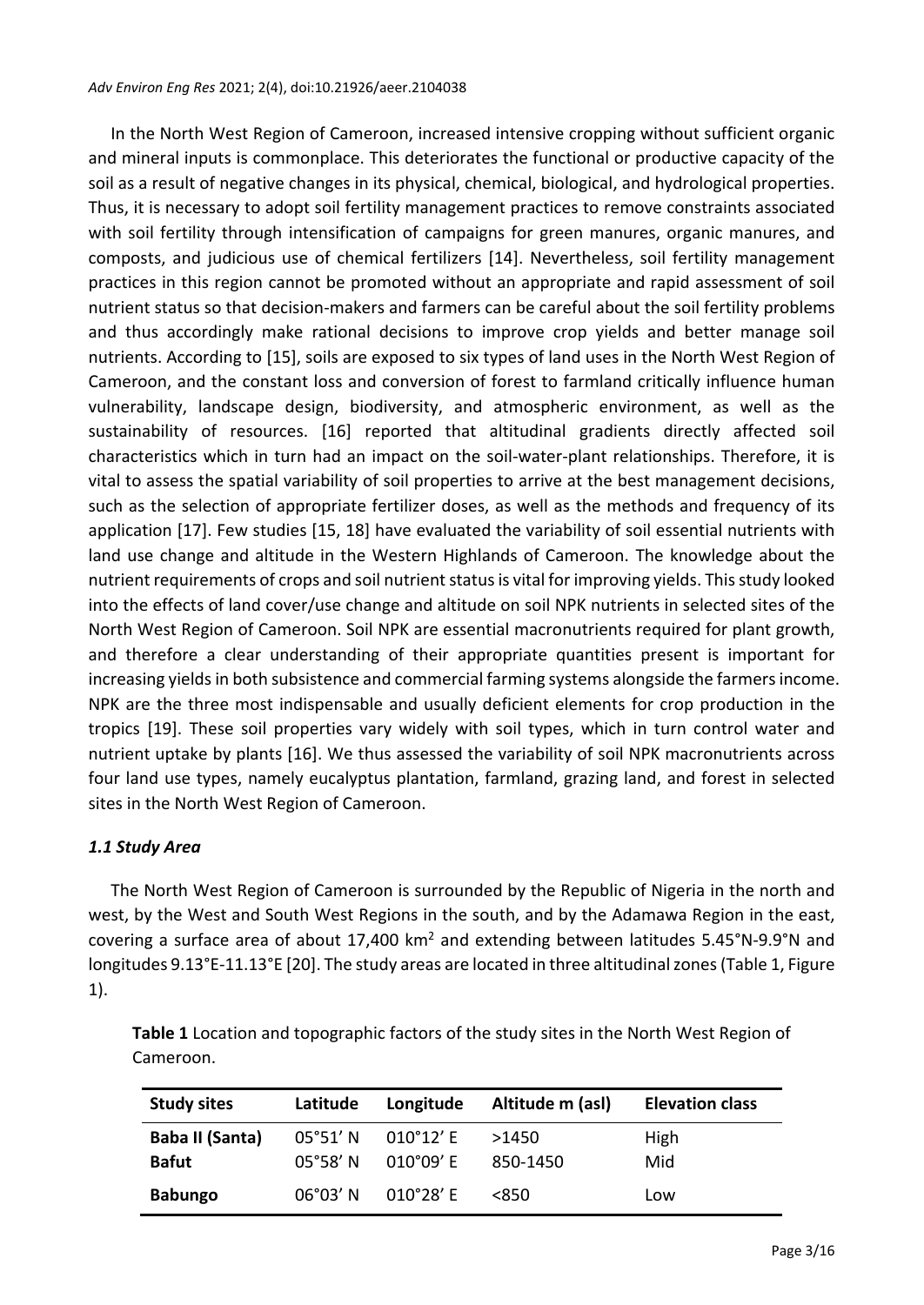

**Figure 1** The location of selected sites and soil sampling points. **Note: GR** (Grassland or grazing land), **NF** (Natural Forest), **EP** (Eucalyptus plantation), **FL** (Farmland).

The three sampled communities represented specific altitudes in the North West Region, including the low altitude (< 850 m a.s.l.), the mid-altitude (850-1450 m a.s.l.), and the high altitude (˃ 1450 m a.s.l.) (Figure 1).

In Baba II (high altitude), there are young soils with some color changes that have rocks at very shallow depths and, thus, are Inceptisols [15]. These soils are highly weathered, red and yellowishred, and with high content of iron and aluminum oxide. The clayey soil has a sandy loam texture and is acidic and generally deep without much horizon differentiation [15]. In this area, the soil is used for the cultivation of crops such as maize (*Zea mays* ssp.), beans (legumes), carrot (*Daucus carota* subsp. *Sativus*), green beans (*phaseolus vulgaris*), huckleberry (*Solanum* sp.), and a wide variety of garden crops.

In Bafut (mid-altitude), the distribution of soils is chiefly conditioned by topography and climate. The soil types range from Endisols, those that lack pedogenic horizons and occur on slopes, to Oxisols, which have deep dark red color, are clayey with sandy loam texture, well-structured, slightly acidic, and rich in organic matter, and contain little or no weathered minerals, with a fair to good fertility status [21]. In Babungo (low altitude), soils are alluvial and primarily formed through erosion due to the detachment, transport, and deposition of materials from surrounding hills. The high lava plateaux are covered by humid volcanic soils overlain by the basement complex.

The study sites have different climatic characteristics. In Bafut, the mean annual precipitation is 2657.2 mm, while the mean annual temperature is 22.3 °C, with a long rainy season from March to November and a dry season from December to February [22]. The ecology in this area varies from grasses mixed with deciduous shrubs and stunted trees to swampy valleys dominated by raffia bushes and palm trees [23], which are highly modified by human activities. Bafut is located within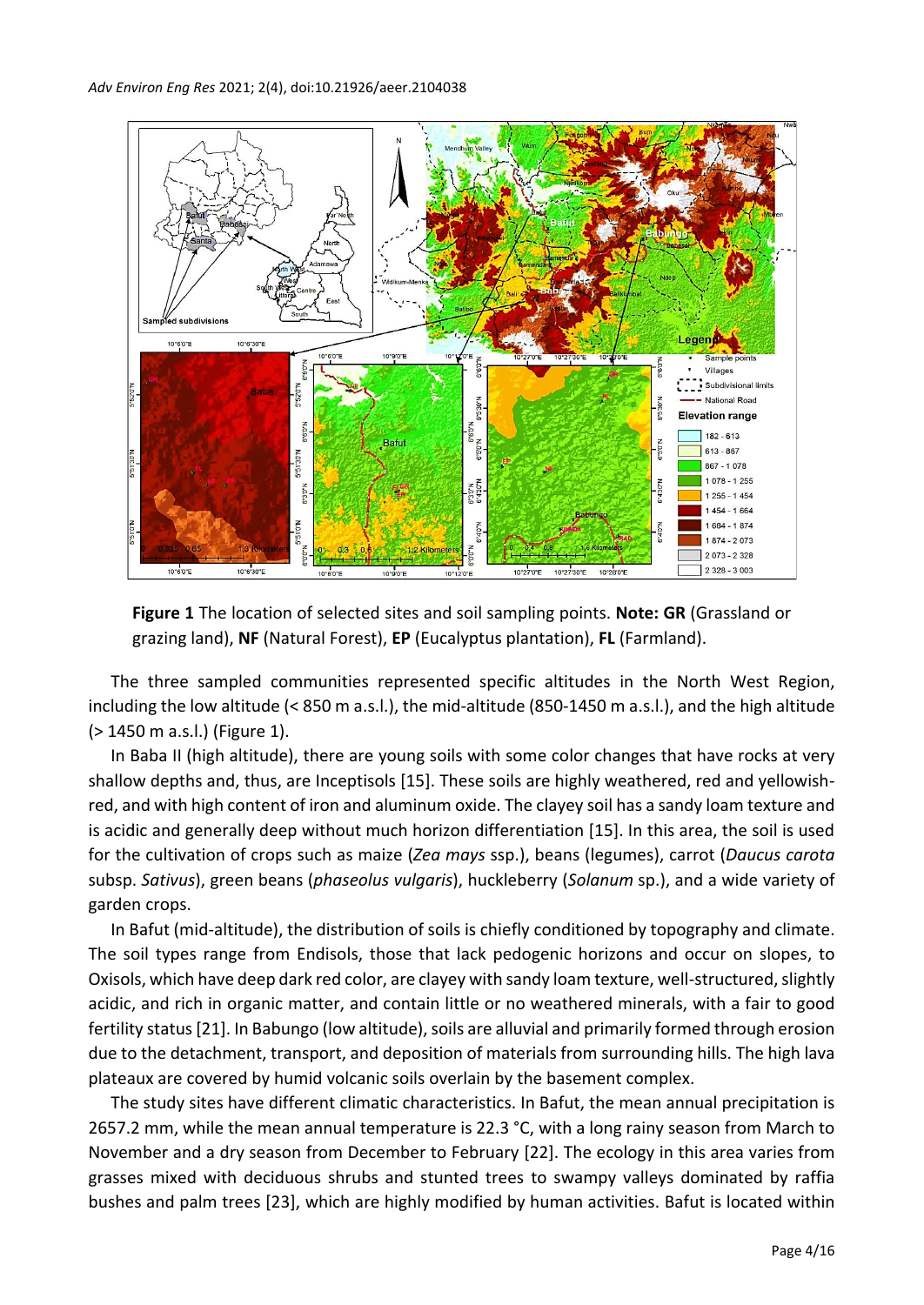the Bamenda Mountains along the Cameroon Volcanic Line, particularly along with the Wum-Tungoh sector, and comprises three main geological formations, including volcanic rocks, metamorphic rocks, and alluvial deposits [24]. The metamorphic rocks, mainly gneiss and schist, outcrop principally in the north, especially on slopes with high plateaux, and constitute the basement complex [9]. The relief is a rolling topography of hills and valleys extending to the flood plains of the River Mezam. Thus, red ferrallitic soils occur in the southern high plateau [9]. In the north, the majority of the hill slopes are covered by brunified soils, while alluvial soils are abundant in the Mezam River Valley [9]. Hydromorphic soils are common in swampy valleys [25-27]. Soils from recent lava flows, carrying andosol and laterite, occur in Babungo [28]. Guedjeo et al. [29] reported that Babungo is covered by plutonic rocks (granite and gneiss) and volcanic rocks (basalt, trachyte, and ignimbrite), while flooded plains are covered by alluvium. Santa (Baba) is characterized by three soil types, including the penevoluted ferralitic soils in low-lying parts of Baligham, Santa, and Ndzong, modified orthic soils in highland areas of Akum, Baba, Mbu, and Awing, and the aliatic and penevolated ferralitic red soils in the intermediate relief areas of Mbei and Pinyin [30]. The topography generally includes mountains extending to Mount Bamboutos in the southwest. Santa Highlands on the North West of the Bamboutos Range reaches its peak in Mount Lefo in Awing (2209 m), presenting an area of irregular relief configuration of highlands and valleys typical of a volcanic terrain [30]. The hydrogeological setting provides a configuration of river valleys that promotes market gardening.

## **2. Materials and Methods**

### *2.1 Soil Sampling, Processing, and Chemical Analysis*

This study was carried out in three phases, including fieldwork, laboratory, and data analysis (Figure 2).



**Figure 2** Schematic representation of materials and methods used in the study.

Materials used during the collection included zip-lock plastic bags, tape, metal, trowel, scale, and cups. Both the quantitative and qualitative models were employed to compare the differences in soil quality parameters under four different land use systems using the selected soil quality indicators (NPK) at three topographic locations for proxy assessment of land degradation. In the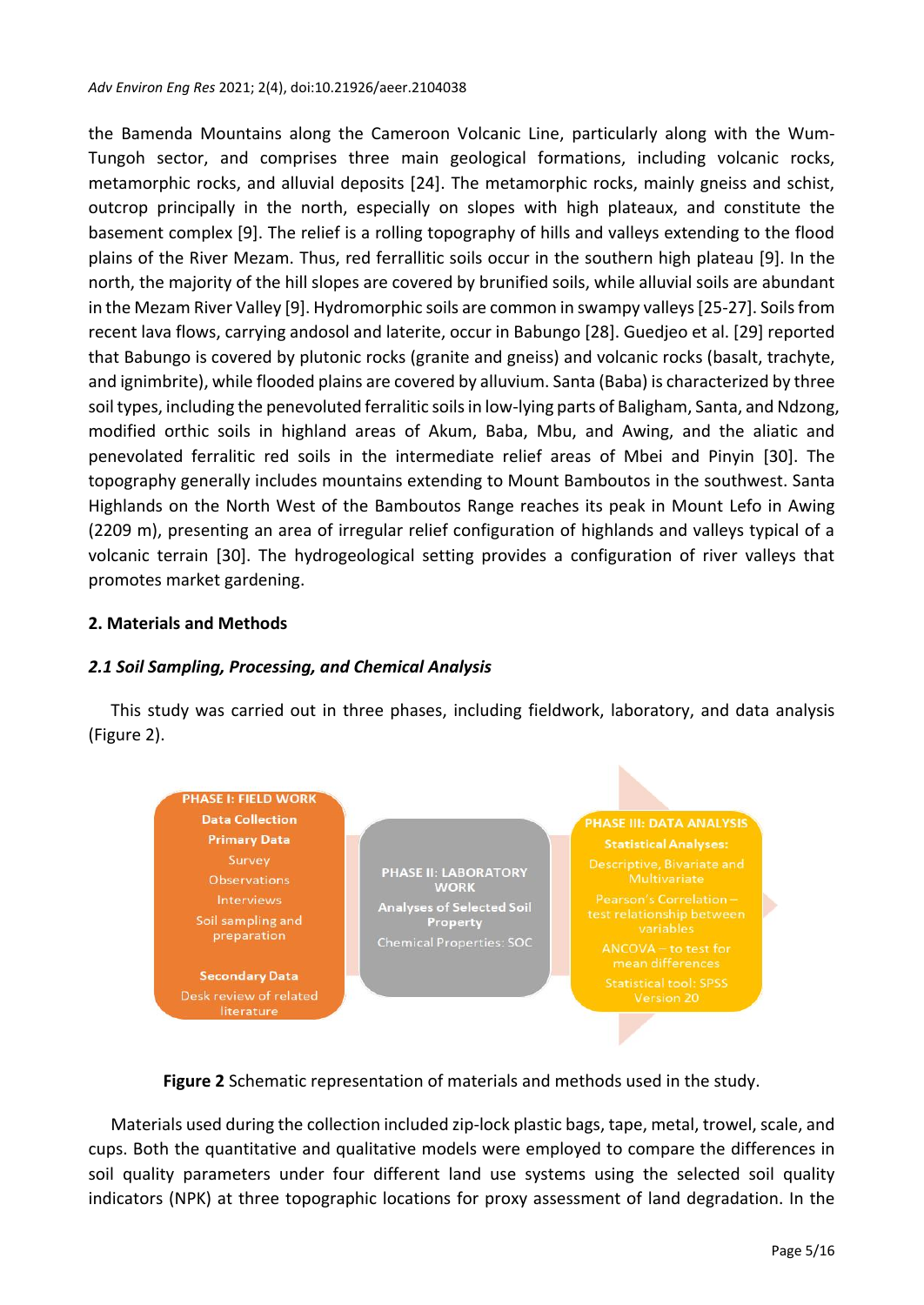selected study sites, 60 composite soil samples were collected at 0-20 cm depth from plots of 30  $m<sup>2</sup>$ in Baba II, Bafut, and Babungo. These sites were chosen because they are agricultural lands with small-scale agriculture and varied land use practices, including limited control of plant diseases/pests, the use of basic tools and low fertilizer inputs, and low yields. Approximately 1 kg of the composite soil samples collected using the "Z" design, as described by Carter and Gregorich [31], was transferred to the Laboratory of Soil Analysis and Chemistry of the Environment (LABASCE), Dschang School of Agronomy and Agricultural Sciences. In the laboratory, soil samples were placed on plastic trays, air-dried at room temperature, crushed with a mortar, and passed through a 2-mm sieve before laboratory analysis. The Kjeldahl method was used to determine soil total nitrogen (TN), as described by Bashour and Sayegh [32]. For the extraction of available phosphorus from the soil solutions of 0.1 N HCl and 0.03 N NH<sub>4</sub>F, the molybdenum blue method was used to determine phosphorus colorimetrically with ammonium molybdate solution, while potassium was determined on the Sherwood 410 Flame Photometer after preparing the standard solutions. To ensure future soil nutrient monitoring, we used the Garmin GPSmap 65s to collect the geographic coordinates (XYZ) of each sample point from the selected sites.

# *2.2 Data Analysis*

The data were subjected to statistical analysis using Microsoft Excel 2007 and SPSS statistical package 20, while maps showing the areas where soil samples were collected were drawn using QGIS 3.14.1-1. Descriptive statistics, including bivariate and multivariate analyses (mean, frequency, percentage, standard error mean, and standard deviation), were used to analyze soil nutrients. The Pearson product-moment correlation was used to test the linear relationships between soil quality indicators. Analysis of covariance (ANCOVA) was employed to test the significant differences between the means of values obtained under different land use types and elevations.

# **3. Results and Discussion**

# *3.1 Variations of Soil NPK Nutrients under Land Use Change and Altitude in Selected Sites*

# 3.1.1 Variations of Total Nitrogen (TN) with Land Use Change and Altitude

Total nitrogen exhibited no statistically significant difference with elevation ( $p > 0.01$ ) but was significantly different between various land use types (p < 0.01) and also for the between-subjects interaction effect (p < 0.01) (Table 2).

**Table 2** Correlation matrix (r values) for the selected chemical soil properties in the study areas.

| Soil trio          | N(%)                     | $P$ (ppm)                | $K^+$ (cmol(+)/kg)       |
|--------------------|--------------------------|--------------------------|--------------------------|
| TN (%)             | $\overline{\phantom{0}}$ |                          |                          |
| $P$ (ppm)          | 0.185                    | $\overline{\phantom{a}}$ |                          |
| $K^+$ (cmol(+)/kg) | 0.233                    | $0.276*$                 | $\overline{\phantom{0}}$ |

\* Correlation is significant at the 0.01 level (2-tailed), \* Correlation is significant at the 0.05 level (2-tailed).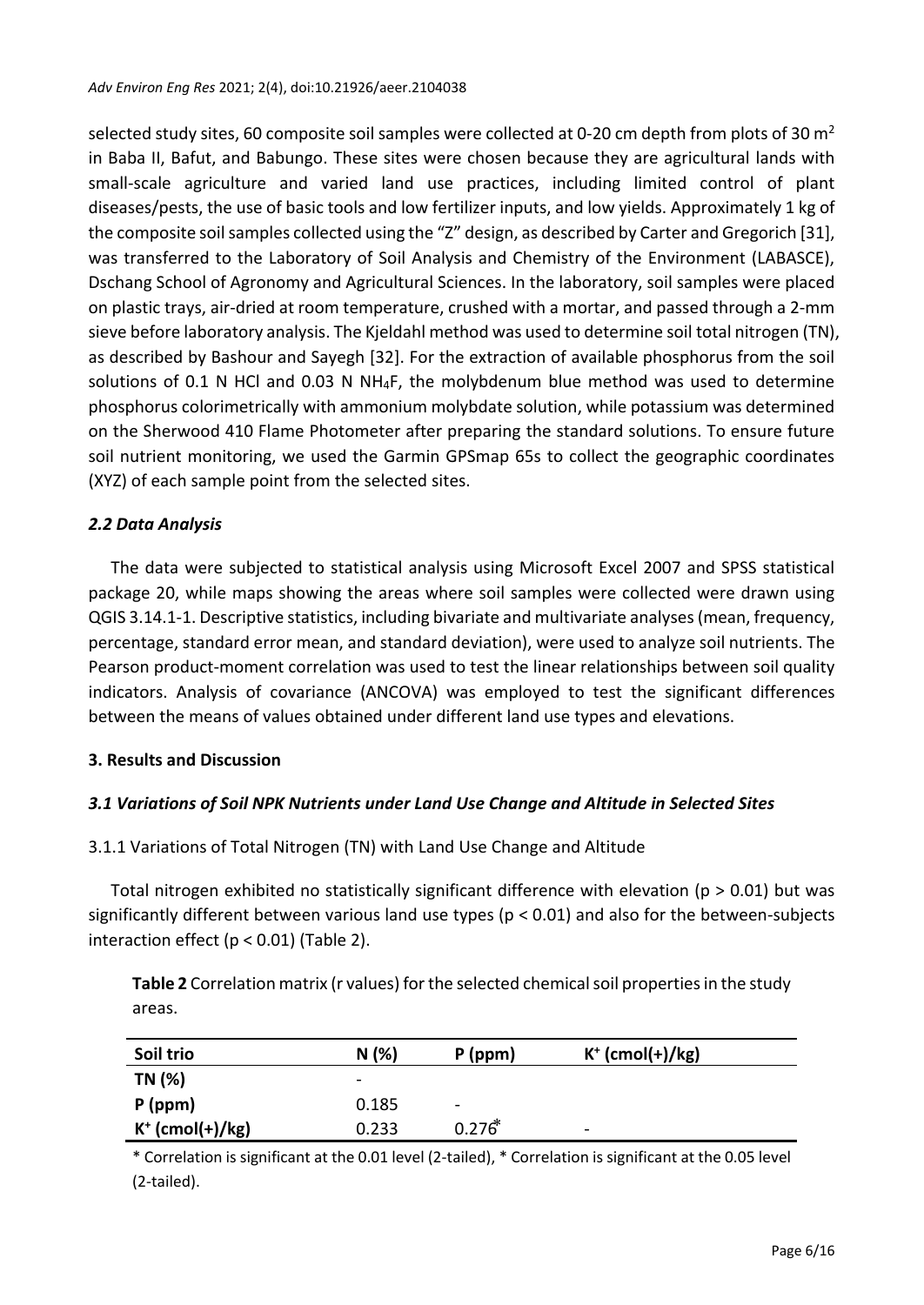With regard to the mean values of soil NPK, we observed variations with different land use types (Table 3).

| Soil nutrients         | Land use types    |                   |                   |                   |                   |       |
|------------------------|-------------------|-------------------|-------------------|-------------------|-------------------|-------|
|                        | Eucalyptus        | Farmland          | Grazing land      | Natural forest    | Total             | P-    |
|                        |                   |                   |                   |                   |                   | value |
|                        | Mean/SD           | Mean/SD           | Mean/SD           | Mean/SD           | Mean/SD           |       |
| TN (%)                 | $0.248 \pm 0.110$ | $0.260 \pm 0.109$ | $0.243 \pm 0.074$ | $0.298 \pm 0.078$ | $0.262 \pm 0.096$ | 0.393 |
| $P$ (ppm)              | 15.186 ±14.013    | 21.001 ±8.099     | 21.432 ±1.232     | 13.851 ±6.952     | 18.315 ±10.452    | 0.660 |
| $K^+$ (cmol $(+)/kg$ ) | $0.615 \pm 0.199$ | $1.074 \pm 1.370$ | $0.503 \pm 0.389$ | $1.099 \pm 1.028$ | $0.586 + 0.988$   | 0.177 |

**Table 3** Means of the estimated soil NPK nutrients at 0-20 cm soil depth.

SD is the standard deviation,  $*$  represents the statistical significance at  $p < 0.05$ 

At mid-altitude, soils had the highest fractions of TN under natural forest land cover (0.21%), followed by eucalyptus plantation (0.18%), while those under farmland had the lowest TN content (0.10%). No significant differences were found at this altitude and under LULC systems (Table 4).

| Soil                      | Altitude (m)             | Land-use types    |                   |                   |                   |              |  |
|---------------------------|--------------------------|-------------------|-------------------|-------------------|-------------------|--------------|--|
| properties                |                          | Under eucalyptus  | Farmland          | Grazing land      | Natural forest    | <b>ANOVA</b> |  |
| TN (%)                    | High (>1500 m)           | $0.314 \pm 0.172$ | $0.352 + 0.026$   | $0.316 \pm 0.052$ | $0.320 + 0.024$   | NS.          |  |
|                           | Mid (900-1500 m)         | $0.180 + 0.028$   | $0.104 \pm 0.011$ | $0.168 + 0.049$   | $0.208 + 0.044$   | $\ast$       |  |
|                           | Low (<900 m)             | $0.250 + 0.187$   | $0.281 + 0.088$   | $0.244 \pm 0.011$ | $0.366 \pm 0.047$ | <b>NS</b>    |  |
| Phosphorus                | High $(>1500 \text{ m})$ | 29.826 ±13.560    | 24.438 ±2.966     | 23.152 ±1.478     | 17.938 ± 2.782    | <b>NS</b>    |  |
| (ppm)                     | Mid (900-1500 m)         | 14.174 ±10450     | 12.062 ±0.461     | 27.998 ±15.287    | 14.622 ±0.644     | $\ast$       |  |
|                           | Low (<900 m)             | 1.558 ±0.126      | 22.835 ±8.573     | 13.146 ±7.890     | 8.994 ±10.483     | $\ast$       |  |
| $Ex.K^{\dagger}(cmol(+))$ | High (>1500 m)           | $0.736 \pm 0.150$ | 1.038 ±0.075      | $0.914 \pm 0.445$ | $2.260 + 1.010$   | <b>NS</b>    |  |
| /kg)                      | Mid (900-1500 m)         | $0.560 + 0.236$   | $0.262 \pm 0.059$ | $0.338 + 0.095$   | $0.304 \pm 0.114$ | <b>NS</b>    |  |
|                           | Low (<900 m)             | $0.548 + 0.180$   | $1.357 + 1.700$   | $0.258 \pm 0.058$ | $0.732 + 0.152$   | <b>NS</b>    |  |

**Table 4** The variation of soil NPK nutrients at 0-20 cm depth across different LULC systems and altitudes.

Means within the same row followed by the same letters are not significantly different at 0.01

level. \* Significant at P<0.01

*Ns* non-significant; *TN* total nitrogen; (*Ex.)* Exchangeable *K <sup>+</sup>*Potassium

At high altitudes, the mean percentage of TN was high in soils under farmland (0.35%) but low in soils under eucalyptus plantation (0.31%). Altitude exhibited no statistical significance (P > 0.001) under LULC systems (Table 5). As expected, the mean values of TN were high in soils of forest land at all topographic classes because these soils had higher organic matter (OM) contents than soils under other land use types; this is in agreement with the findings of [33].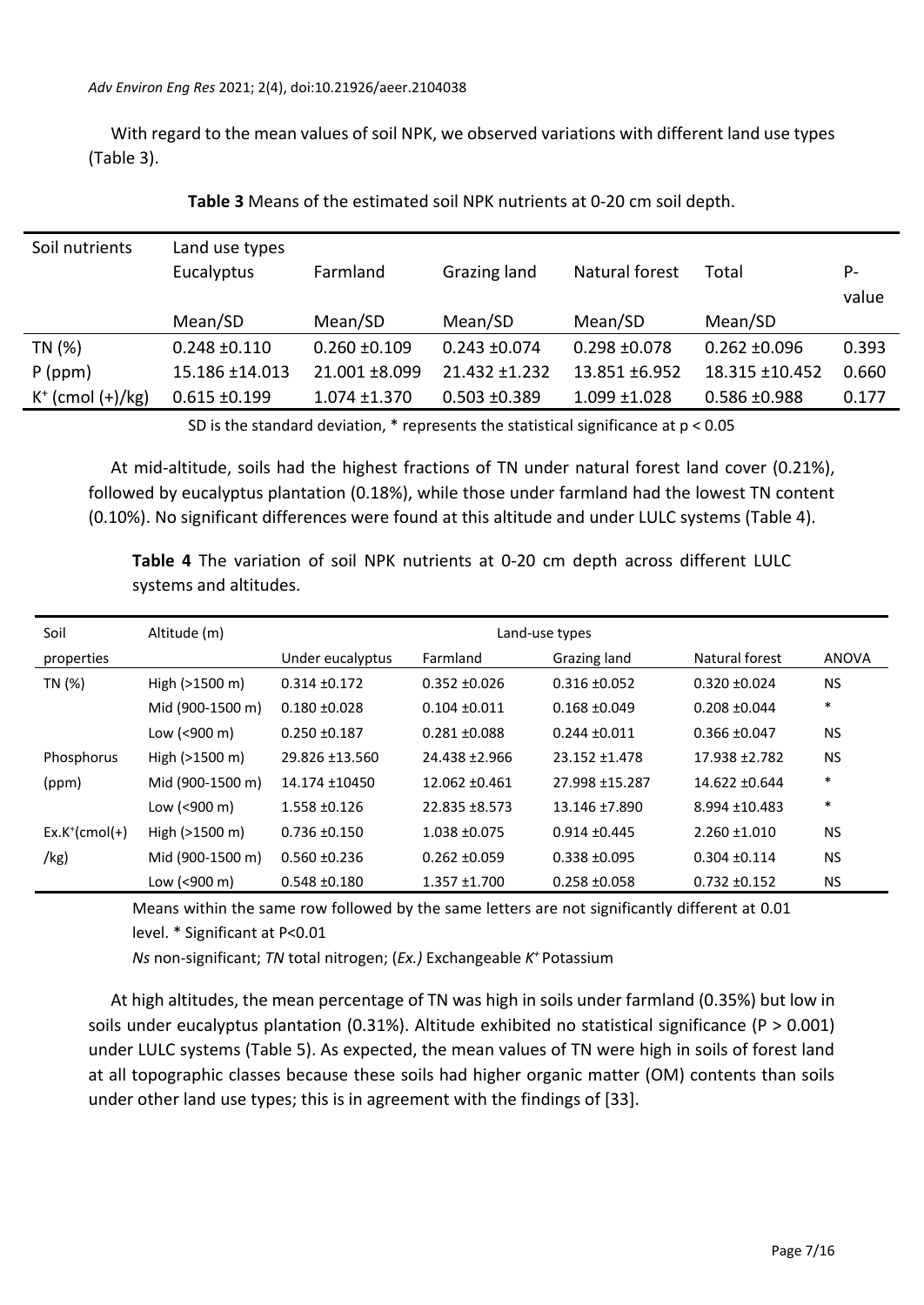| Sources of variations | TN (%) |           | Phosphorous (ppm) |         |       | $Ex.K^+(cmol(+)/kg)$ |                          |
|-----------------------|--------|-----------|-------------------|---------|-------|----------------------|--------------------------|
|                       | df     | <b>MS</b> | P                 | MS      | Þ     | MS                   | Þ                        |
| Land use (LU)         |        | 0.011     | 0.093             | 203.070 | 0.024 | 1.099                | 0.257                    |
| Elevation (E)         |        | 0.141     | 0.000             | 812.550 | 0.000 | 3.839                | 0.011                    |
| $LU * E$              | 6      | 0.008     | 0.123             | 357.811 | 0.000 | 1.473                | 0.104                    |
| Error                 | 58     | 0.005     | $\blacksquare$    | 59.888  |       | 0.793                | $\overline{\phantom{a}}$ |

**Table 5** The summary of ANOVA for Total Nitrogen, Phosphorous, and Potassium across different land cover/use types and altitudes.

MS is the mean square; P is the p-value; df is the degree of freedom

The relatively high TN content in farmland is linked to a high application rate of nitrogen fertilizer, while grazing land exhibited low TN content because the soils were sandy, thereby having limited nitrogen retention capacity, which is in line with the results reported by [34]. In accordance with the results of the study conducted by [35], the low TN content in farmland is due to the continuous decline in the soil OM content; thus, indicating the deficiencies of N, S, and P in low-input farming systems. In conformity with the results obtained by [36], TN content of the soils were high in natural forest but low in farmland at mid-altitude. Furthermore, the burning of grasslands resulted in the production of ashes rich in K, N, and other key nutrients in grazing lands. This could explain the presence of higher amounts of nitrogen in soils under grazing land use compared to those under farmland and eucalyptus plantation. Moreover, [15] confirmed that the high OM content in grazing lands from cow dung are strongly associated with high nitrogen content. At low altitudes, natural forestland had a very high TN content (0.37%), followed by farmland (0.28%), while grazing land showed the lowest TN value (0.24%), close to that found under eucalyptus plantation (0.25) (Figure 3).





The soil surface (0-20 cm) showed no significant difference ( $P > 0.01$ ) among the soils under all LULC systems. Based on the value suggested by [37], the TN contents of soils under eucalyptus plantation, farmland, grazing land, and natural forestland were high at all elevations.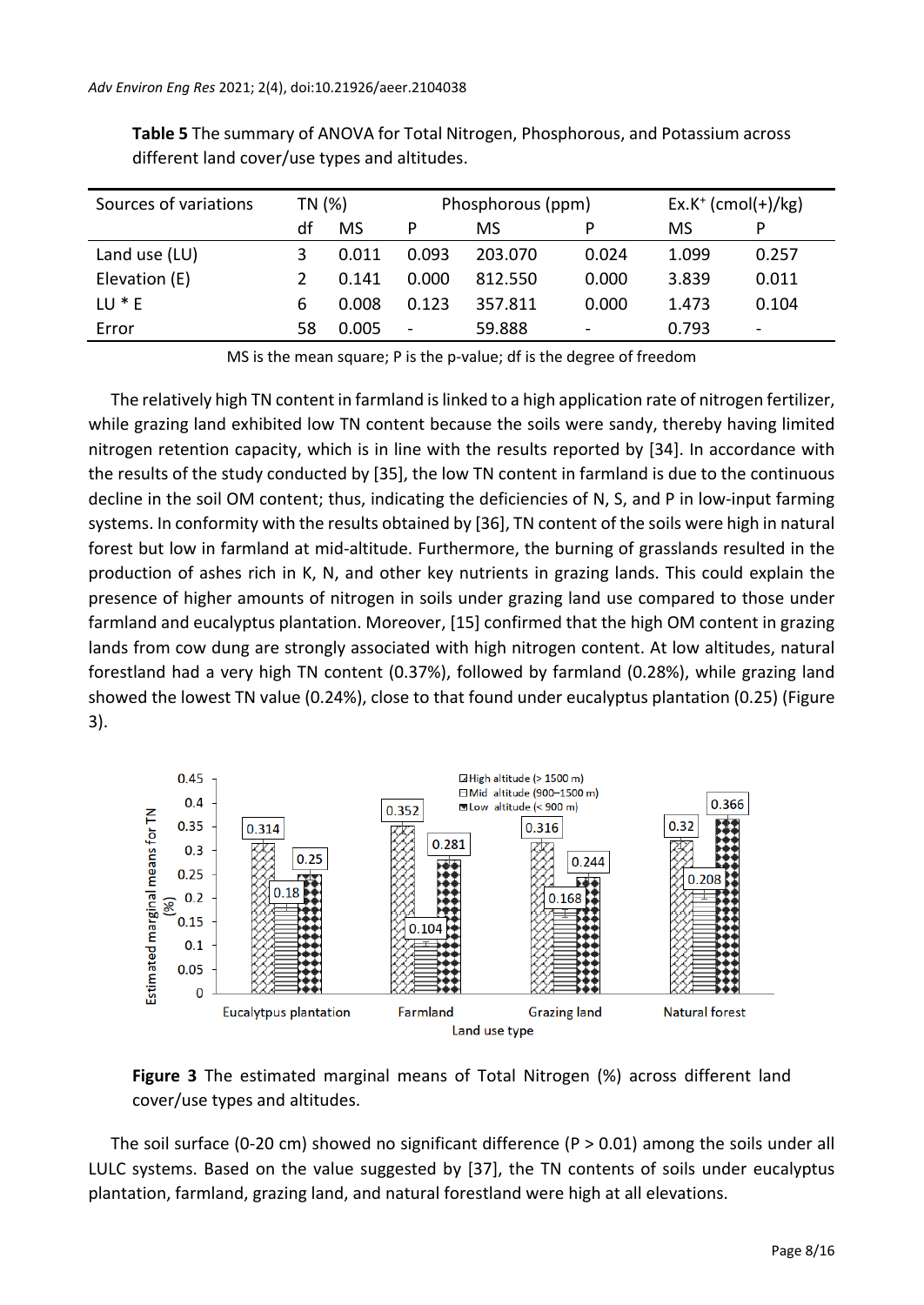#### 3.1.2 Phosphorous (P)

Soil available phosphorus showed statistically significant differences at different altitudes (P < 0.001) and also significant between-subjects interaction effect (P < 0.001) but no statistically significant difference between land use types (P > 0.001) (Table 2). The p-values for soils under eucalyptus plantation ranged from 1.56 ppm at low altitude to 29.83 ppm at high altitude. P contents decreased with decreasing elevation under eucalyptus plantation, farmland, and natural forestland, while they fluctuated for grazing land.

The results revealed variations at high altitudes where soils under eucalyptus plantation had the highest P content (29.83 ppm), followed by farmland (24.44 ppm), whereas grazing land and natural forestland had relatively lower P (23.15 ppm and 17.94 ppm, respectively) (Figure 4). There was no statistically significant difference between P content in all land use types (P > 0.01) at this altitude. The significant reduction in P contents in soils under natural forestland could be attributed to the transport of particulate P by erosion and runoff into streams and rivers, as well as the low-P status of the parent material [19].



**Figure 4** The estimated marginal means of phosphorus (ppm) across different land cover/use types and altitudes.

The results indicated that at the mid-altitude, soils under grazing land had the highest P content (28.00 ppm), followed by natural forestland (14.62 ppm), while eucalyptus plantation and farmland had relatively lower P content (14.17 ppm and 12.06 ppm, respectively). There was also no statistically significant difference between P content for all land cover/use types (P > 0.01) at this altitude, which indicates the inadequacy of available P in the soils under farmland, thereby limiting plant growth in both cultivated and uncultivated lands [38]. The frequent burning of grazing fields by cattle herdsmen along with cow dung may account for the high P content in grazing lands. These findings correspond to those of the study carried out by Tellen and Yerima [15], who reported that burning resulted in the formation of ash deposits, which enhanced P concentration with an increased application rate of organic manure and P fertilizers.

At the low altitude, the highest P content was obtained under farmland (22.84 ppm), followed by grazing land (13.15 ppm). Soils under natural forestland and eucalyptus plantation had relatively lower P content (8.99 ppm and 1.56 ppm, respectively) (Figure 4). No statistically significant difference was observed between land use types ( $P > 0.01$ ) at this altitude. The high P content in farmland may be due to the continuous application of P fertilizers in the soil by farmers. These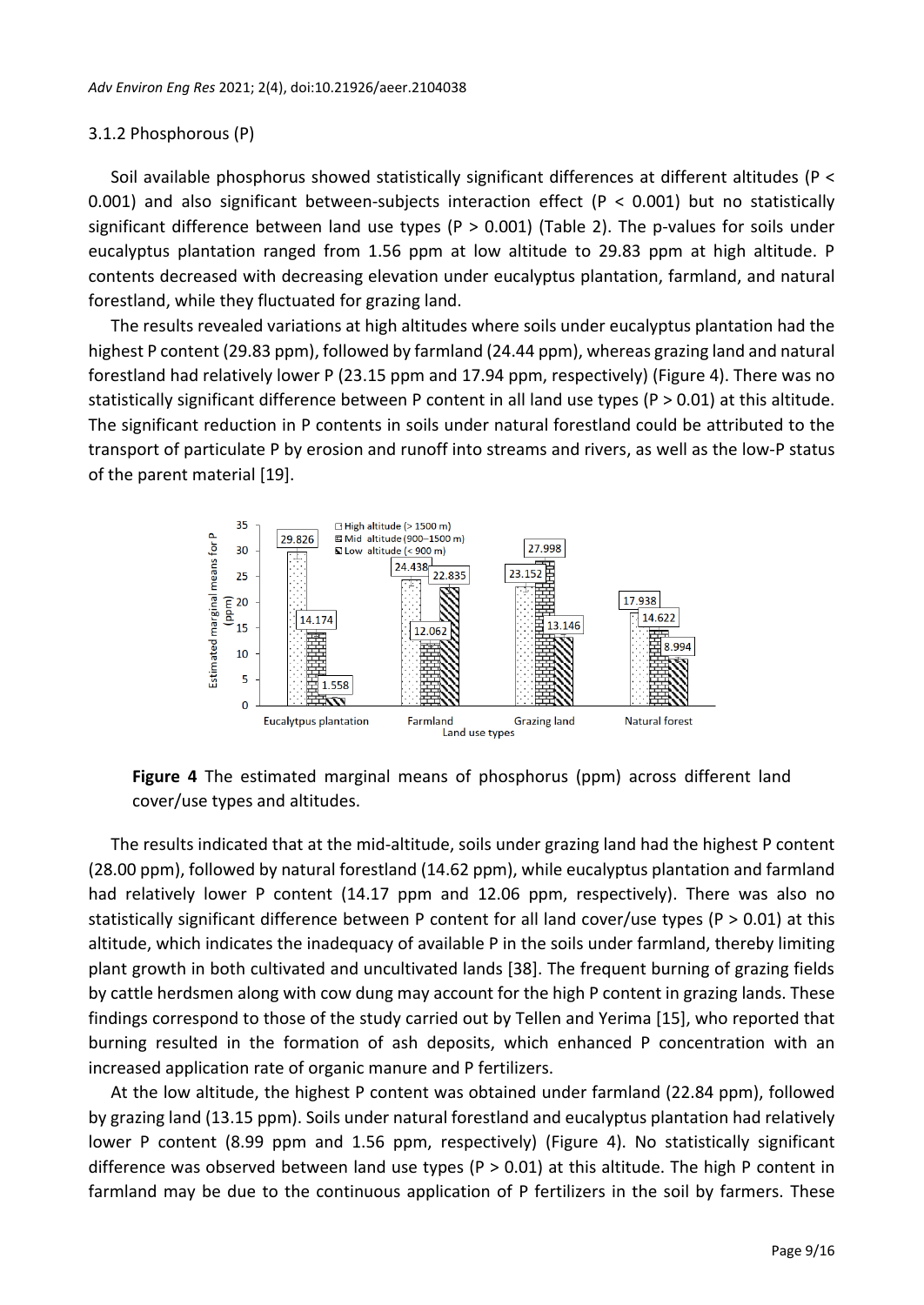findings correlate with those obtained by [39]; [40, 41], who stated that P availability characterized in soils under farmland resulted from the high concentration of available P with the application of P fertilizers.

Furthermore, Voundi et al. [42] asserted that the burning of household and floral wastes and crop residues which produce wood ashes in soils under farmland, is a good source of P, K<sup>+</sup>, Ca<sup>2+</sup>, and Mg2+; thus, explaining the high P content in soils under farming systems where '*Ankara'* (burning of grass within the soil) was practiced. Based on the rates obtained by Landon [43], available soil P in the study area ranged from low to high (1.56 ppm at high altitude to 29.86 ppm at low altitude) for eucalyptus plantation. This is in line with the results reported by many authors, including [44, 45], who stated that the availability of P in most soils of the North West Region of Cameroon was very low for all land use types due to the impacts of erosion, P-fixation, crop harvest, and inherently low-P status of the parent material.

# 3.1.3 Exchangeable Potassium (K<sup>+</sup> )

Exchangeable potassium (K<sup>+</sup>) varied but showed no statistically significant differences between different land use types (P  $>$  0.001) and elevations (P  $>$  0.001) and also for between-subjects interaction effect (P > 0.001) (Table 2). This variation occurred between 0.26 cmol  $(+)/$ kg to 2.20 cmol (+)/kg. The highest exchangeable K<sup>+</sup> (2.20 cmol (+)/kg) was recorded under natural forestland use type at the high altitude, whereas the lowest (0.26 cmol (+)/kg) was obtained under farmland  $(2.20 \text{ cmol } (+)/kg)$  at the mid-altitude (Figure 5). The exchangeable K<sup>+</sup> of soils in the study area was within the range of very low to very high, according to the rates achieved by FAO [46]. At the high altitude, natural forestland and farmland had higher K<sup>+</sup> values (2.20 cmol  $(+)/kg$  and 1.04 cmol  $(+)/kg$ , respectively) than eucalyptus plantation (0.91 cmol  $(+)/kg$ ) and grazing land (0.74 cmol  $(+)/kg$ ).



**Figure 5** The estimated marginal means of potassium (cmol (+)/kg) across different land cover/use types and altitudes.

There was no significant difference ( $P > 0.001$ ) between different land use types. This finding agrees with those obtained by [47], who stated that the relative pumping of K<sup>+</sup> from the subsoil to topsoil by vegetation might account for the relatively high exchangeable K<sup>+</sup> in soils in the natural forest system.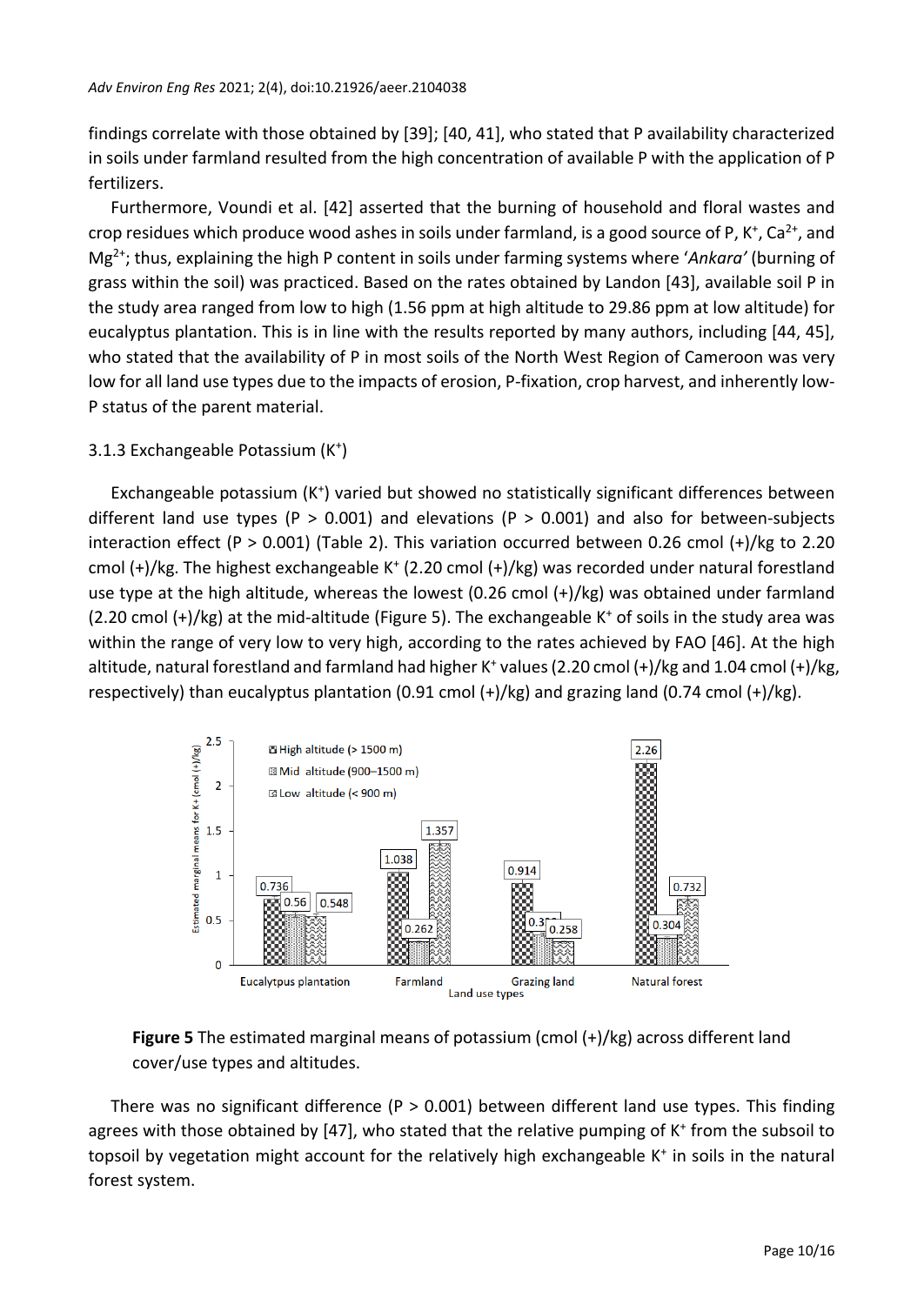At the mid-altitude, eucalyptus plantation and grazing land had higher exchangeable K<sup>+</sup> values (0.56 cmol  $(+)/$ kg and 0.34 cmol  $(+)/$ kg, respectively) than natural forestland (0.30 cmol  $(+)/$ kg) and farmland (0.26 cmol (+)/kg) (Figure 5). There was no significant difference (P > 0.001) in exchangeable K<sup>+</sup> between different land use types (Table 3). The high clay content in soils under eucalyptus plantation explains the greater availability of K<sup>+</sup> in soils, which is in line with the results published by [21], who stated that generally, soils with high activity of clay experience less severe K<sup>+</sup> losses, and K<sup>+</sup> from fertilizer application move into the deeper soil profile. [48, 49] also reported low exchangeable K<sup>+</sup> in acidic soils under intensive cultivation.

At the low altitude, farmland and natural forestland had higher K<sup>+</sup> values (1.36 cmol (+)/kg and 0.73 cmol (+)/kg, respectively) than eucalyptus plantation (0.55 cmol (+)/kg), and grazing land (0.26 cmol  $(+)/kg$ ). There was no significant difference (P > 0.001) in K<sup>+</sup> between different land use types. As a result of common burning practices of household wastes and farm residues, wood ash increased K<sup>+</sup> contents in farmland; this corroborates with the results reported earlier [47].

Generally, the variations of K<sup>+</sup> were consistent; K<sup>+</sup> value decreased with decreasing altitude, except for farmland where irregularities, resulting from intensive cultivation, weathering, the use of acid-forming inorganic fertilizers such as nitric and sulfuric acid, and also from decaying organic matter and oxidation of ammonium and sulfur fertilizers, were observed. Strongly acidic soils are usually formed as a result of the activity of these strong organic and inorganic acids. This finding agrees with the study of [50], which found that these factors affect  $K^+$  distribution and enhance depletion in the soil system. Another study [51], also revealed that soil management practices, particle size distribution, degree of weathering, mineralogy, climatic conditions, soil development, cultivation intensity, and the parent material from which the soil is formed, determine the variation of K<sup>+</sup> distribution.

### *3.2 Variability of Soil NPK Nutrients and Implications on Crop Nutrient Requirements*

This study assessed the variation in properties of LULC and the mean percentage of these properties at 0-20cm depth. The findings showed no significant difference (P > 0.01) between the soils under some LULC systems for NPK. This partly implies the deficiencies of soil NPK macronutrients which are also limiting crop growth. Table 6 shows the critical values of soil NPK macronutrients required for crop growth.

**Table 6** Critical values of soil NPK macronutrients for determining crop nutrient requirements.

|                    | <b>Critical values</b> |              |             |              |           |  |  |
|--------------------|------------------------|--------------|-------------|--------------|-----------|--|--|
| <b>Properties</b>  | Very low               | Low          | Medium      | High         | Very high |  |  |
| $K$ (cmol/kg)      | ${}_{0.1}$             | $0.1 - 0.3$  | $0.3 - 0.6$ | $0.6 - 1.2$  | >1.2      |  |  |
| Bray 2-P $(mg/kg)$ | $\leq 7$               | 7-16         | 16-46       | >46          |           |  |  |
| Total N (%)        | < 0.5                  | $0.5 - 1.25$ | 1.25-2.25   | $2.25 - 3.0$ | >3.0      |  |  |

Source: Adapted from the paper published by [52-54]

According to the rates obtained by [52-54], soil NPK macronutrients in the study areas displayed variations based on land use types and altitudes. On the one hand, soil N content was very low in all land uses and altitudinal classes, implying the dire need for the application of NPK fertilizers in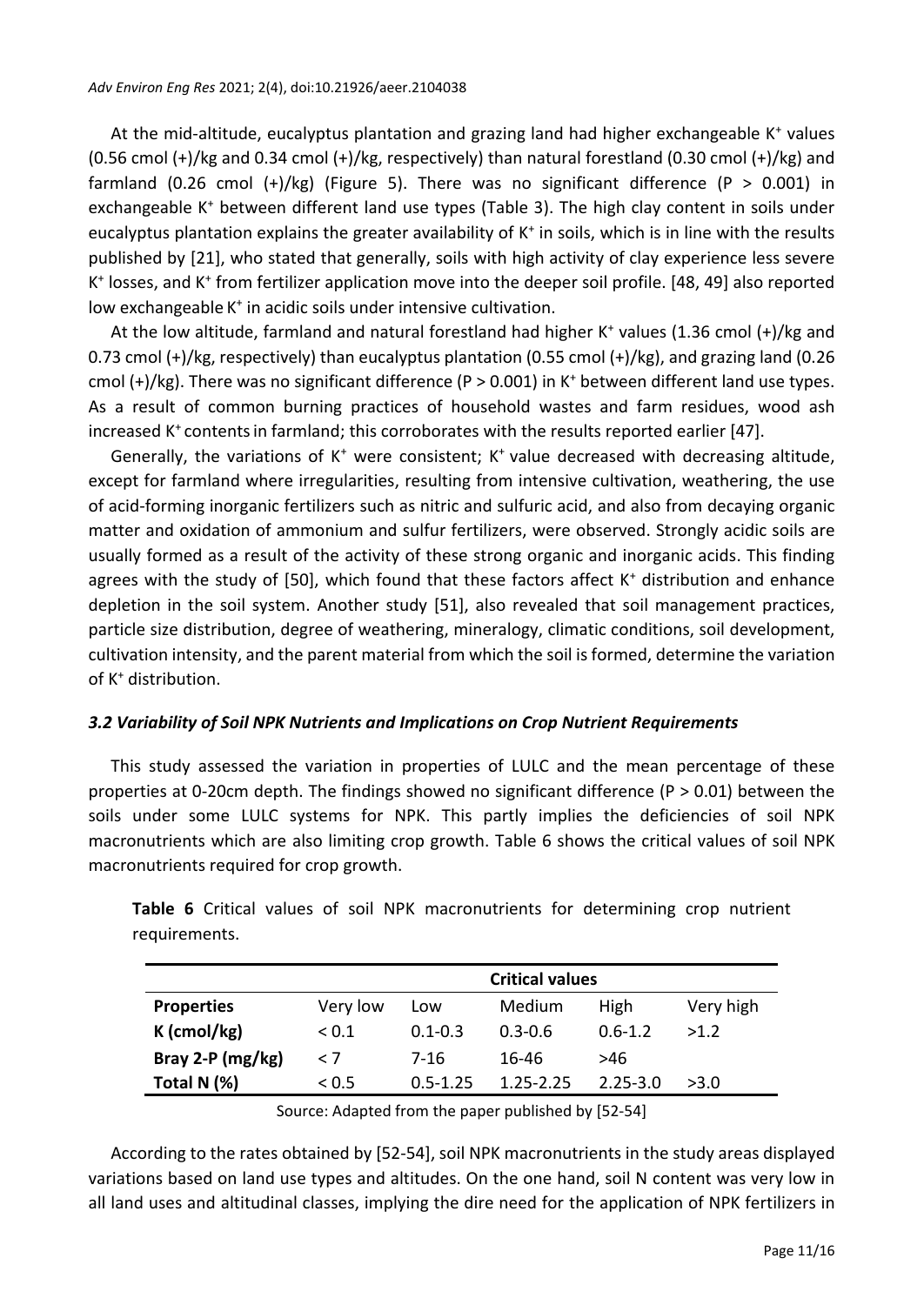this area to boost yields. On the other hand, P content varied and ranged from very low to medium at different altitudes and in different land uses as a result of erosion and inherent low-P status of the parent material. Finally, the values of K content showed consistent variations with decreasing elevation, ranging from very high to high with differences in farmlands, mostly due to human activities which caused the increased depletion of soil. This has been confirmed by similar studies conducted in the North West Region [55, 56]. These deficiencies are highly linked to the acidity of soils in this region as reported by [56]. P deficiency is partly explained by the long-term nutrient mining, inter-annual crop cultivation, increased soil erosion, and soil acidity [55], which are commonplace in the North West Region of Cameroon. The balanced high concentrations of NPK are needed for crop growth and obtaining high yields[55]. The amount of phosphorus absorbed by soils is highly related to those of exchangeable aluminum, total iron, and organic matter, as well as low pH [56, 57]. The deficiency of phosphorus (P) is especially the major limiting factor to crop productivity in tropical regions [58]. Nitrogen is highly mobile and therefore easily lost [56], thereby necessitating the continuous fertilizer application for crop growth and development.

#### **4. Conclusion**

This study revealed considerable soil NPK macronutrients variability in the study area across different altitudinal classes and land use types. The conversion of natural forest and grazing land to farmland and eucalyptus plantation greatly affected nitrogen, phosphorus, and potassium concentrations at different topographic profiles in the North West Region of Cameroon. These land use conversions, mainly caused by deforestation, significantly reduce ( $P < 0.001$ ) the concentrations of soil NPK macronutrients particularly in farmlands, resulting in a series of issues associated with environmental and resource sustainability. Consequently, land use change combined with elevation class affected soil NPK nutrients, as observed in the selected sites. This study, therefore, provides baseline information on the selection of effective soil improvement methods and/or additives to increase the concentrations of soil NPK macronutrients and crop yields. Thus, a proper selection of appropriate NPK chemical fertilizer types and adequate application rates, the effective use of organic manures, land preparation, and cropping practices that increase pH, soil organic matter(OM) and organic carbon (SOC) content, whose presence are linked to that of soil macronutrients (NPK). It is therefore imperative to further investigate the suitability of different types of chemical fertilizers on various agricultural plots for the judicious use of suitable types of soil NPK fertilizers by farmers and their required quantities, as well as appropriate timing. This would help to reduce crop yield gaps and improve farmers income and livelihood in rain-fed cropping systems.

#### **Author Contributions**

Mbibueh designed the research, did data collection and wrote the manuscript with Fokeng. Tume did the statistical data analysis, edited and improved the manuscript.

#### **Competing Interests**

The authors have declared that no competing interests exist.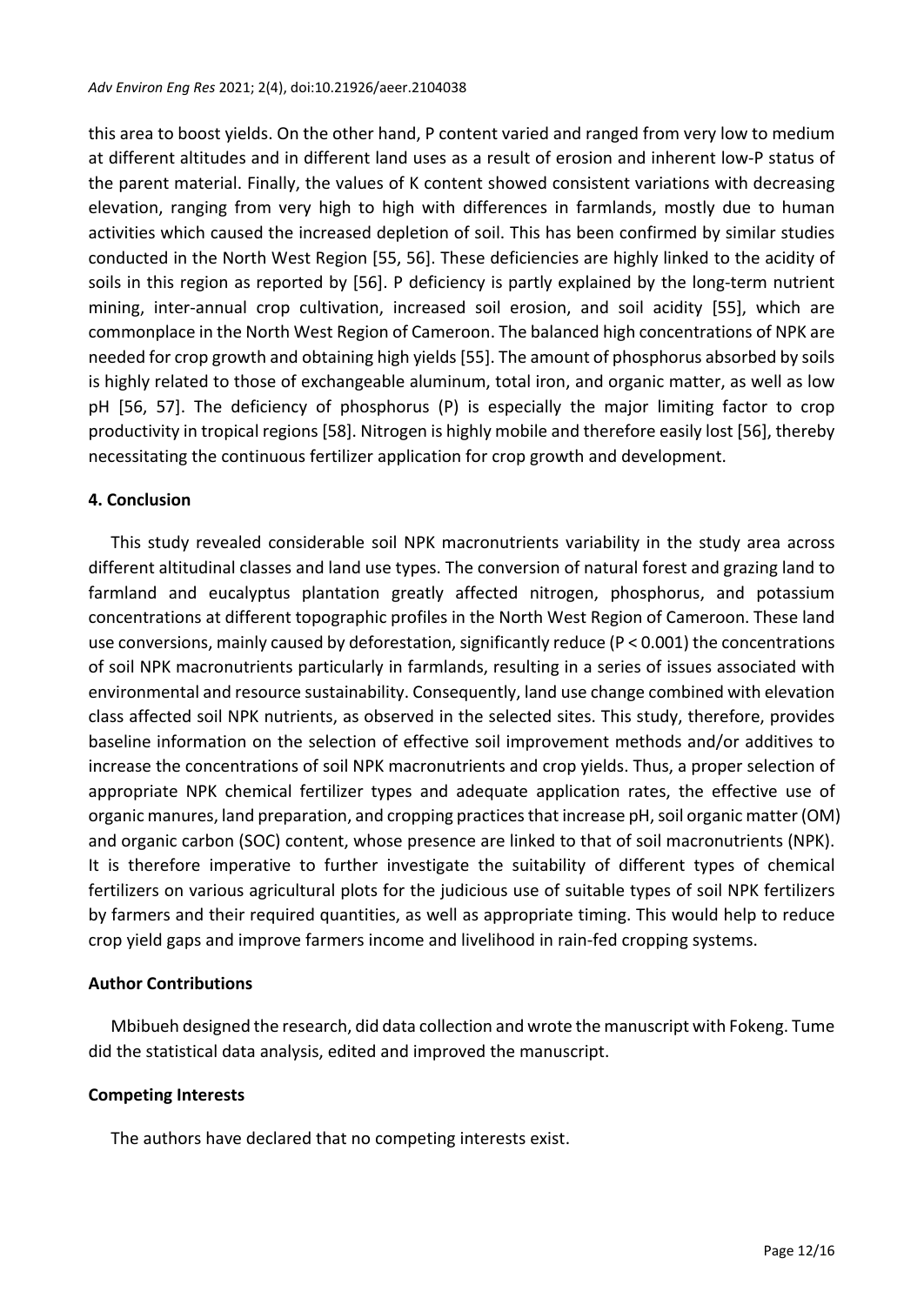## **References**

- 1. Nguh BS, Maluh NB. The implications of land use/cover dynamics on resources development in Tubah sub-division, Cameroon. J Archit Eng Technol. 2017; 6: 204.
- 2. Chianu JN, Chianu JN, Mairura F. Mineral fertilizers in the farming systems of sub-Saharan Africa. A review. Agron Sustain Dev. 2012; 32: 545-566.
- 3. Certini G, Scalenghe R. Soils: Basic concepts and future challenges. Cambridge: Cambridge University Press; 2006.
- 4. Ngome AF, Becker M, Mtei MK, Mussgnug F. Maize productivity and nutrient use efficiency in Western Kenya as affected by soil type and crop management. Int J Plant Prod. 2013; 7: 517- 536.
- 5. Wang J, Fu B, Qiu Y, Chen L. Soil nutrients in relation to land use and landscape position in the semi-arid small catchment on the loess plateau in China. J Arid Environ. 2001; 48: 537-550.
- 6. Chen L, Qi X, Zhang X, Li Q, Zhang Y. Effect of agricultural land use changes on soil nutrient use efficiency in an agricultural area, Beijing, China. Chin Geogr Sci. 2011; 21: 392-402.
- 7. He X, Hou E, Liu Y, Wen D. Altitudinal patterns and controls of plant and soil nutrient concentrations and stoichiometry in subtropical China. Sci Rep. 2016; 6: 24261.
- 8. Nguemezi C, Tematio P, Yemefack M, Tsozue D, Silatsa TB. Soil quality and soil fertility status in major soil groups at the Tombel area, South-West Cameroon. Heliyon. 2020; 6: e03432.
- 9. Tamfuh PA, Temgoua E, Wotchoko P, Boukong A, Bitom D. Soil properties and land capability evaluation in a mountainous ecosystem of North-West Cameroon. J Geosci Environ Prot. 2018; 6: 15-33.
- 10. Smaling EM, Nandwa SM, Janssen BH. Soil fertility in Africa is at stake. In: Replenishing soil fertility in Africa. Madison: American Society of Agronomy and Soil Science Society of America; 1997. pp.47-61.
- 11. Khechba K, Laamrani A, Dhiba D, Misbah K, Chehbouni A. Monitoring and analyzing yield gap in Africa through soil attribute best management using remote sensing approaches: A review. Remote Sens. 2021; 13: 4602.
- 12. Tamungang NE, Biosengazeh NF, Alakeh MN, Tameu DY. Quality control of domestic water in Babessi village in North-West Cameroon. Int J Biol Chem Sci. 2016; 10: 1382-1402.
- 13. Seth A, Sarkar D, Masto RE, Batabyal K, Saha S, Murmu S, et al. Critical limits of Mehlich 3 extractable phosphorous, potassium, sulfur, boron and zinc in soils for nutrition of rice (*Oryza sativa L.*). J Soil Sci Plant Nutr.2018; 18: 512-523.
- 14. Ngome AF, Becker M, Mtei KM, Mussgnug F. Fertility management for maize cultivation in some soils of Western Kenya. Soil Tillage Res. 2011; 117: 69-75.
- 15. Tellen VA, Yerima BP. Effects of land use change on soil physicochemical properties in selected areas in the North West region of Cameroon. Environ Syst Res. 2018; 7: 3.
- 16. Deb P, Debnath P, Denis AF, Lepcha OT. Variability of soil physicochemical properties at different agroecological zones of Himalayan region: Sikkim, India. Environ Dev Sustain. 2019; 21: 2321-2339.
- 17. Budak M. Importance of spatial soil variability for land use planning of a farmland in a semi-arid region. Fresenius Environ Bull. 2014; 27: 5053-5065.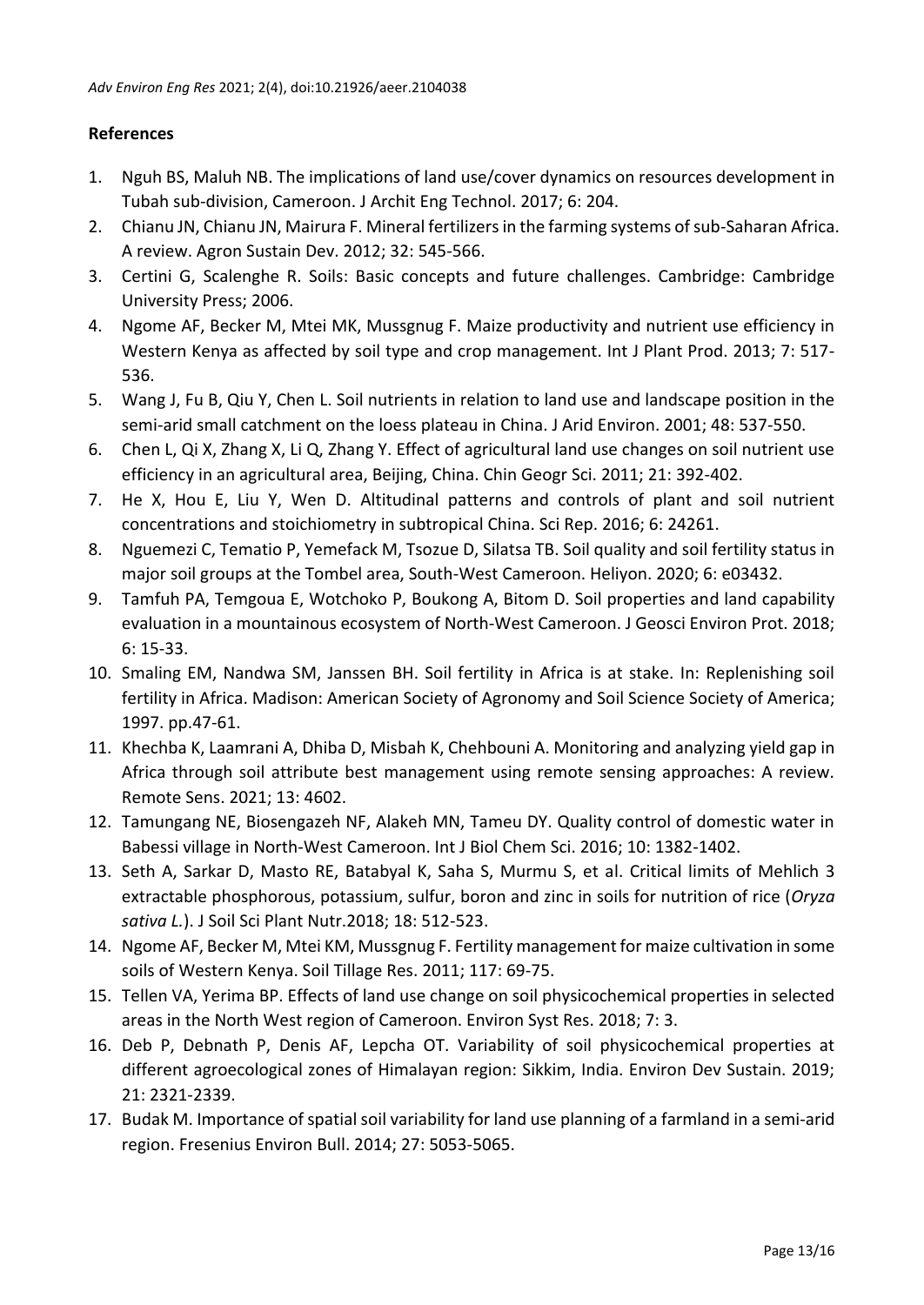- 18. Azinwi Tamfuh T, Chotangui AH, Kate VY, Achantap RA, Magha AM, Moundjeu DE, et al. Land characteristics and agricultural suitability status along a toposequence in Santa, Bamenda Highlands, Cameroon. J Atmos Earth Sci. 2020; 4: 022.
- 19. Brady N, Weil R. The nature and properties of soils. 13th ed. Upper Saddle River: Prentice Hall; 2002.
- 20. Manu IN, Andu WN, Tarla DN, Agharih WN. Causes of cattle theft in the North West region of Cameroon. Scholarly J Agric Sci. 2014; 4: 181-187.
- 21. Yerima PK. Protective measures taken for preserving species endangered of extinction due to the climate change in sub-Sahara Africa: Case of the Yongka Western Highlands Research Garden-Park, Nkwen-Bamenda, NW Region, Cameroon. Research and Development in sub-Saharan Africa, Support Africa International; 2011.
- 22. Etia PM. Climate and climatic zones of cameroon. In: Les Atlas Jeune Afrique. Paris: Editions J.A; 1980. pp.16-19.
- 23. Letouzey R. Notice de la carte phytogeographique du Cameroun au1/500000. Toulouse: Institut de la Carte de Végétation; 1985.
- 24. Kamgang P. Pétrologie et geochimie d'un secteur cle de la ligne du Cameroun, Les monts Bamenda: Implications sur la genese et l'evolution des magmas. Yaoundé: The University of Yaoundé; 2003. pp.373.
- 25. Gavaud M, Muller JP. Soil map of Cameroon. In: Les Atlas Jeune Afrique. Paris: Editions J.A; 1980. pp.25-27.
- 26. Ngum NM. Hydrochemical and bacteriological study of spring water sources in Bafut subdivision (North West Region, Cameroon). Bamenda: University of Bamenda; 2013. pp.71.
- 27. Neh FM. Petrography, hydrochemistry and bacteriological study of springs in Bafut east (North West Region, Cameroon). Bamenda: University of Bamenda; 2016. pp.70.
- 28. Guedjeo CS, Kagou DA, Ngapgue F, Nkouathio DG, Zangmo TG, Gountié DM, et al. Natural hazards along the Bamenda escarpment and its environs: The case of landslide, rock fall and flood risks (Cameroon volcanic line, North-West Region). Global Adv Res J Geol Min Res. 2013; 2: 15-26.
- 29. Wotchoko P, Bardintzeff JM, Itiga Z, Nkouathio DG, Guedjeo CS, Ngnoupeck G, et al. Geohazards (floods and landslides) in the Ndop plain, Cameroon volcanic line. Open Geosci. 2016; 8: 429- 449.
- 30. Zephania NF. Montane resources exploitation and the emergence of gender issues in Santa economy of the western Bamboutos highlands, Cameroon. Int J Geo Reg Plan Res. 2014; 1: 1- 12.
- 31. Carter MR, Gregorich EG. Soil sampling and methods of analysis. 2nd ed. Boca Raton: CRC Press; 2008.
- 32. Bashour II, Sayegh AH. Methods of analysis for soils of arid and semi-arid regions. Rome: Food and Agriculture Organization of the United Nations; 2007.
- 33. Mengel K, Kirkby EA. Principles of plant nutrition. Berne: International Potash Institute; 1987.
- 34. Zhang P, Zhang T, Chen NL. Vertical distribution patterns of soil organic carbon and total nitrogen and related affecting factors along northern slope of Qilian Mountains. Chin J Appl Ecol. 2009; 20: 518-524.
- 35. Adugna A, Abegaz A. Effects of land use changes on the dynamics of selected soil properties in northeast Wellega, Ethiopia. Soil. 2016; 2: 63-70.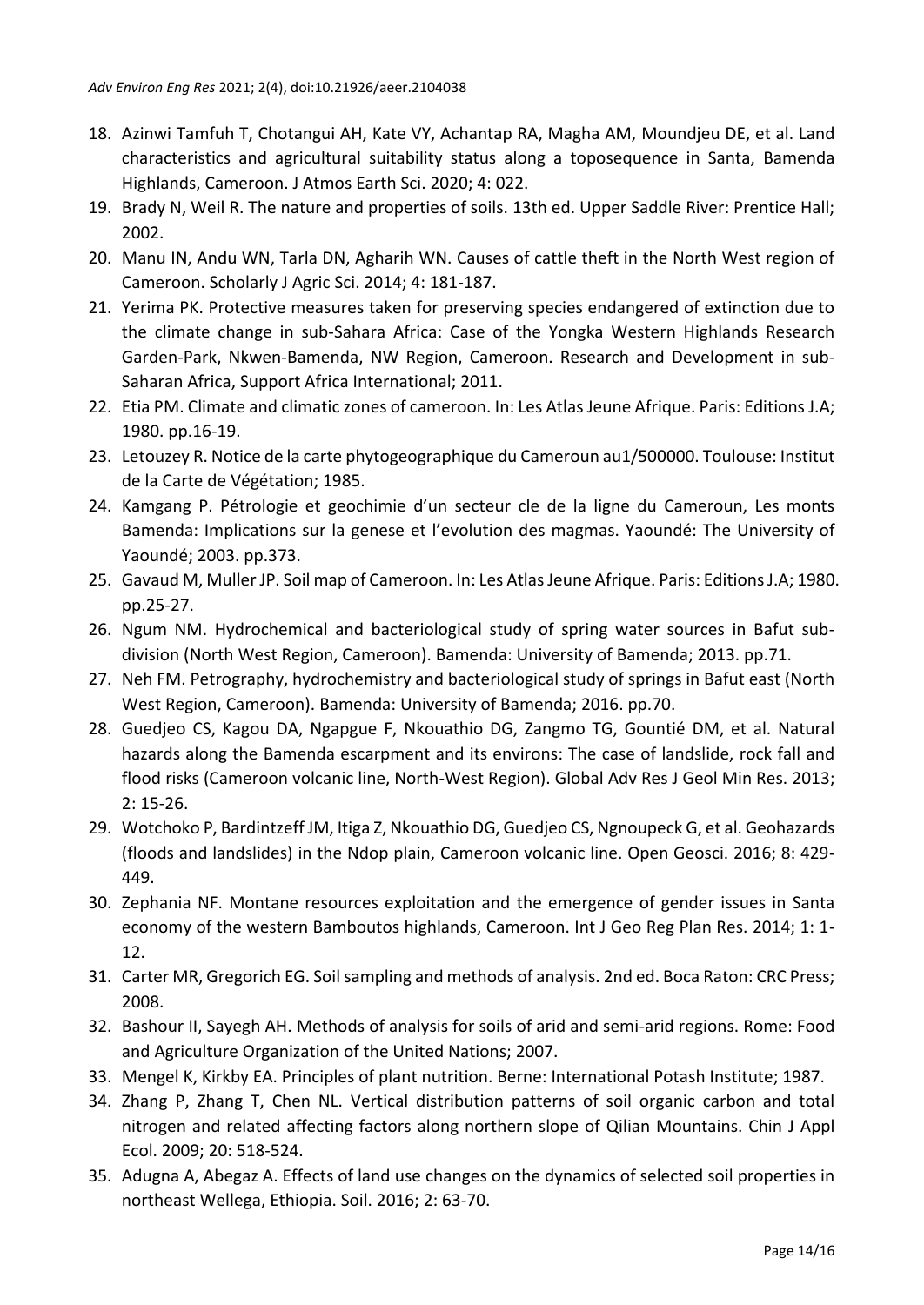- 36. Abera Y, Belachew T. Land use effects on soil organic carbon and nitrogen in some soils of bale, southeastern Ethiopia. Trop Subtrop Agroecosystems. 2010; 14: 229-235.
- 37. Tekalign T. Soil, plant, water, fertilizer, animal manure and compost analysis. Working Document No. 13. Addis Ababa: International Livestock Research Center for Africa; 1991.
- 38. Foth HD, Ellis BG. Soil fertility. 2nd ed. Boca Raton: Lewis CRC Press LLC.; 1997.
- 39. Whitbread AM, Lefroy RD, Blair GJ. A survey of the impact of cropping on soil physical and chemical properties in north-western New South Wales. Soil Res. 1998; 36: 669-682.
- 40. Kefale T. Effects of topographic positions and slope aspects on selected soil properties under different land use types in Bollen watershed of Womberma district, Northwestern Ethiopia. Haramaya: Haramaya University; 2013.
- 41. Tekalign M, Haque I, Kamara CS. Phosphorus status of Ethiopian Vertisols: Management of Vertisols in Sub-Saharan Africa. Proceedings of the conference held at international livestock Centre for Africa; 1987 August 31st-September 4th; Addis Ababa, Ethiopia. Ethiopia: International Livestock Centre for Africa; 1988. pp.232-252.
- 42. Nkana JV, Demeyer A, Verloo MG. Chemical effects of wood ash on plant growth in tropical acid soils. Bioresour Technol. 1998; 63: 251-260.
- 43. Landon JR. Booker tropical soil manual: A handbook for soil survey and agricultural land evaluation in the tropics and subtropics. New York: Longman Scientific and Technical; 1991.
- 44. Naseli OD. A comparative study of changes in soil quality under two cropping systems in Santa, North West Region, Cameroon. Buea: Department of Development studies PAID-WA; 2016. pp.17-62.
- 45. Carrow RN. Clarifying soil testing: III. SLAN sufficiency ranges and recommendations. Golf Course Manag. 2004; 72: 194-198.
- 46. Food and Agriculture Organization of the United Nations. Better forestry, less poverty. A practitioner's guide. Forestry paper 149. Rome: Food and Agriculture Organization of the United Nations; 2006.
- 47. Bohn HL, McNeal BL, O'Connor GA. Soil chemistry. 3rd ed. New York: John Wiley and Sons, Inc.; 2001. pp.307.
- 48. Alemayehu T. Soil and irrigation management in the state farms. Proceedings of the first natural resource conservation conference. Natural Resource Degradation, a Challenge to Ethiopia; 1989 February 7th-8th; Addis Ababa, Ethiopia. Ethiopia: Institute of Agricultural research; 1990. pp.47-52.
- 49. Mesfin A. The challenges and future prospects of soil chemistry in Ethiopia. Proceedings of the 3rd Conference of the Ethiopian Society of Soil Science; 1996 February 28th-29th; Addis Ababa, Ethiopia. Ethiopia: Ethiopian Science and Technology Commission. pp.78-96.
- 50. Saikh H, Varadachari C, Ghosh K. Changes in carbon, nitrogen and phosphorus levels due to deforestation and cultivation: A case study in Simlipal National Park, India. Plant Soil. 1998; 198: 137-145.
- 51. Negassa W. Assessment of important physicochemical properties of Dystric Udalf (Dystric Nitosols) under different management systems in Bako area, western Ethiopia. Haramaya: Alemaya University; 2001. pp.93.
- 52. Beernaert F, Bitondo D. A simple and Practical Method to Evaluate Analytical Data of Soil Profiles. Belgia Cooperation Dschang, Cameroon: CUDs, Soil Science Department; 1992.